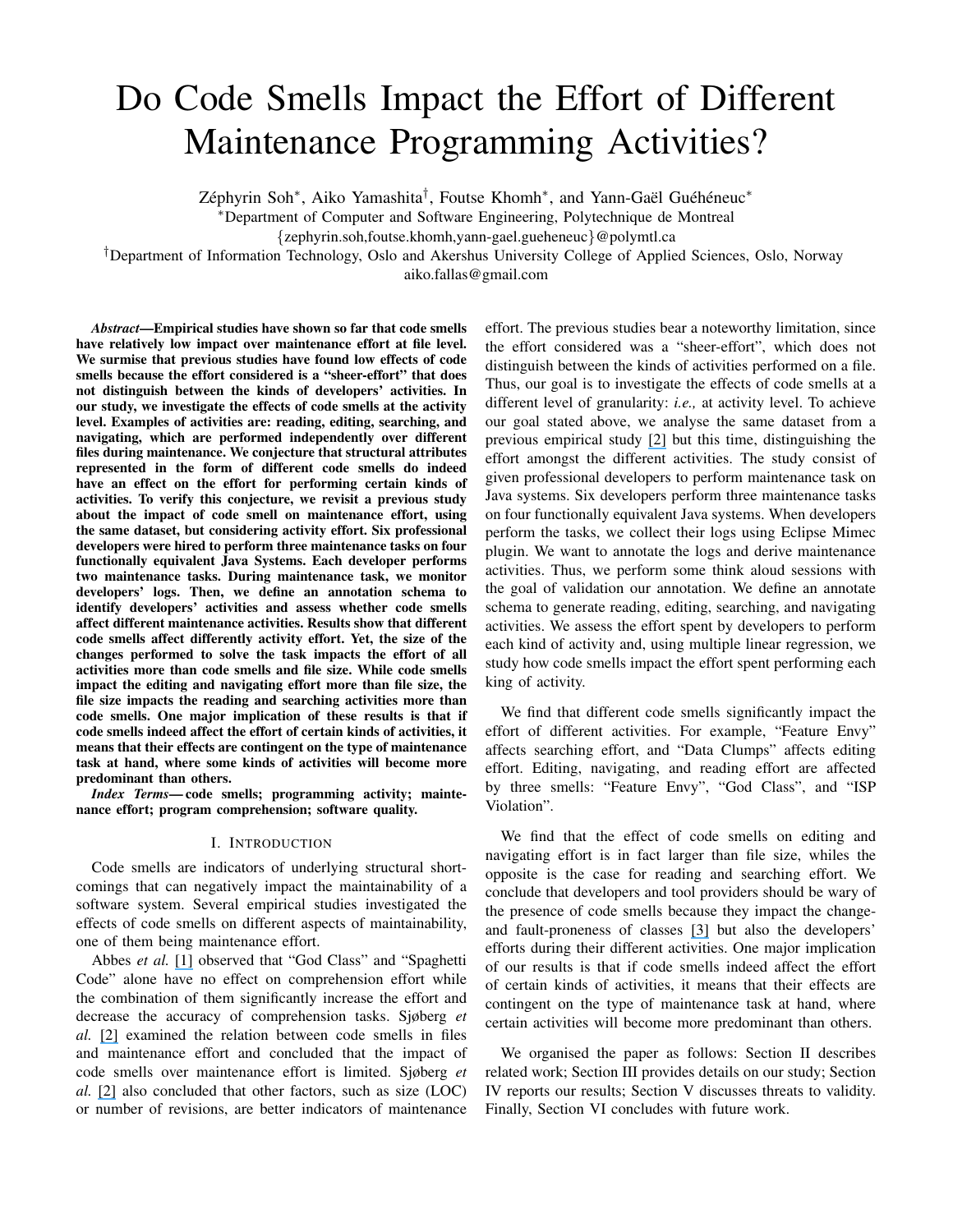# II. RELATED WORK

Code smells—such as those defined by Fowler [\[4\]—](https://www.researchgate.net/publication/221592676_Refactoring_Improving_the_Design_of_Existing_Code?el=1_x_8&enrichId=rgreq-ffbaf248bf218e6f6fc338d5aad0d79b-XXX&enrichSource=Y292ZXJQYWdlOzMwMzUxMzU1MDtBUzozNzI1MjA0NDk1Mjc4MDhAMTQ2NTgyNzIwNDA3NA==)have been proposed to embody poor design choices. These code smells stem from experienced software developers' expertise and are reported to negatively impact systems. For example, Khomh *et al.* [\[5\]](https://www.researchgate.net/publication/221200072_An_Exploratory_Study_of_the_Impact_of_Code_Smells_on_Software_Change-proneness?el=1_x_8&enrichId=rgreq-ffbaf248bf218e6f6fc338d5aad0d79b-XXX&enrichSource=Y292ZXJQYWdlOzMwMzUxMzU1MDtBUzozNzI1MjA0NDk1Mjc4MDhAMTQ2NTgyNzIwNDA3NA==) found that there is a strong correlation between code smells and the change-proneness of source code files. Taba *et al.* [\[6\]](https://www.researchgate.net/publication/261416699_Predicting_Bugs_Using_Antipatterns?el=1_x_8&enrichId=rgreq-ffbaf248bf218e6f6fc338d5aad0d79b-XXX&enrichSource=Y292ZXJQYWdlOzMwMzUxMzU1MDtBUzozNzI1MjA0NDk1Mjc4MDhAMTQ2NTgyNzIwNDA3NA==) and D'Ambros *et al.* [\[7\]](https://www.researchgate.net/publication/221418563_On_the_Impact_of_Design_Flaws_on_Software_Defects?el=1_x_8&enrichId=rgreq-ffbaf248bf218e6f6fc338d5aad0d79b-XXX&enrichSource=Y292ZXJQYWdlOzMwMzUxMzU1MDtBUzozNzI1MjA0NDk1Mjc4MDhAMTQ2NTgyNzIwNDA3NA==) found that source code files that contain anti-patterns tend to be more changeand fault-prone than other source code files [\[3,](https://www.researchgate.net/publication/225210593_An_exploratory_study_of_the_impact_of_antipatterns_on_class_change-_and_fault-proneness?el=1_x_8&enrichId=rgreq-ffbaf248bf218e6f6fc338d5aad0d79b-XXX&enrichSource=Y292ZXJQYWdlOzMwMzUxMzU1MDtBUzozNzI1MjA0NDk1Mjc4MDhAMTQ2NTgyNzIwNDA3NA==) [5\]](https://www.researchgate.net/publication/221200072_An_Exploratory_Study_of_the_Impact_of_Code_Smells_on_Software_Change-proneness?el=1_x_8&enrichId=rgreq-ffbaf248bf218e6f6fc338d5aad0d79b-XXX&enrichSource=Y292ZXJQYWdlOzMwMzUxMzU1MDtBUzozNzI1MjA0NDk1Mjc4MDhAMTQ2NTgyNzIwNDA3NA==).

A common code smell is the God Class, which is a class that takes too many responsibilities relative to the classes with which it is coupled. The God Class centralizes the system functionality in one class, which contradicts the decomposition design principles. Another example of code smell is the Shotgun Surgery. A class is affected by the Shotgun Surgery smell when a change in the class results in the need to make a lot of little changes in several other classes.

The literature related to code smells generally falls into three categories: (1) the detection of code smells (*e.g.,* [\[8,](https://www.researchgate.net/publication/232650234_DECOR_A_Method_for_the_Specification_and_Detection_of_Code_and_Design_Smells?el=1_x_8&enrichId=rgreq-ffbaf248bf218e6f6fc338d5aad0d79b-XXX&enrichSource=Y292ZXJQYWdlOzMwMzUxMzU1MDtBUzozNzI1MjA0NDk1Mjc4MDhAMTQ2NTgyNzIwNDA3NA==) [9\]](https://www.researchgate.net/publication/220377543_BDTEX_A_GQM-based_Bayesian_approach_for_the_detection_of_antipatterns?el=1_x_8&enrichId=rgreq-ffbaf248bf218e6f6fc338d5aad0d79b-XXX&enrichSource=Y292ZXJQYWdlOzMwMzUxMzU1MDtBUzozNzI1MjA0NDk1Mjc4MDhAMTQ2NTgyNzIwNDA3NA==)); (2) the evolution of code smells in software systems (*e.g.,* [10– 12]) and their impact on software quality (*e.g.,* [\[3,](https://www.researchgate.net/publication/225210593_An_exploratory_study_of_the_impact_of_antipatterns_on_class_change-_and_fault-proneness?el=1_x_8&enrichId=rgreq-ffbaf248bf218e6f6fc338d5aad0d79b-XXX&enrichSource=Y292ZXJQYWdlOzMwMzUxMzU1MDtBUzozNzI1MjA0NDk1Mjc4MDhAMTQ2NTgyNzIwNDA3NA==) [5,](https://www.researchgate.net/publication/221200072_An_Exploratory_Study_of_the_Impact_of_Code_Smells_on_Software_Change-proneness?el=1_x_8&enrichId=rgreq-ffbaf248bf218e6f6fc338d5aad0d79b-XXX&enrichSource=Y292ZXJQYWdlOzMwMzUxMzU1MDtBUzozNzI1MjA0NDk1Mjc4MDhAMTQ2NTgyNzIwNDA3NA==) [6,](https://www.researchgate.net/publication/261416699_Predicting_Bugs_Using_Antipatterns?el=1_x_8&enrichId=rgreq-ffbaf248bf218e6f6fc338d5aad0d79b-XXX&enrichSource=Y292ZXJQYWdlOzMwMzUxMzU1MDtBUzozNzI1MjA0NDk1Mjc4MDhAMTQ2NTgyNzIwNDA3NA==) [13\]](https://www.researchgate.net/publication/4231685_An_Investigation_of_Bad_Smells_in_Object-Oriented_Design?el=1_x_8&enrichId=rgreq-ffbaf248bf218e6f6fc338d5aad0d79b-XXX&enrichSource=Y292ZXJQYWdlOzMwMzUxMzU1MDtBUzozNzI1MjA0NDk1Mjc4MDhAMTQ2NTgyNzIwNDA3NA==)); and (3) the relationship between code smells and software development activities (*e.g.,*, [\[1,](https://www.researchgate.net/publication/221570070_An_Empirical_Study_of_the_Impact_of_Two_Antipatterns_Blob_and_Spaghetti_Code_On_Program_Comprehension?el=1_x_8&enrichId=rgreq-ffbaf248bf218e6f6fc338d5aad0d79b-XXX&enrichSource=Y292ZXJQYWdlOzMwMzUxMzU1MDtBUzozNzI1MjA0NDk1Mjc4MDhAMTQ2NTgyNzIwNDA3NA==) [2\]](https://www.researchgate.net/publication/260648949_Quantifying_the_Effect_of_Code_Smells_on_Maintenance_Effort?el=1_x_8&enrichId=rgreq-ffbaf248bf218e6f6fc338d5aad0d79b-XXX&enrichSource=Y292ZXJQYWdlOzMwMzUxMzU1MDtBUzozNzI1MjA0NDk1Mjc4MDhAMTQ2NTgyNzIwNDA3NA==)). Our work in this paper falls into the third category – we aim to understand the effect of code smells on the effort required to perform certain kinds of activities (*e.g.,* Editing, Navigating, Reading, or Searching).

Previous studies have investigated the effects of individual code smells on maintenance effort. Deligiannis *et al.* [\[14\]](https://www.researchgate.net/publication/222531224_An_empirical_investigation_of_an_object-oriented_design_heuristic_for_maintainability?el=1_x_8&enrichId=rgreq-ffbaf248bf218e6f6fc338d5aad0d79b-XXX&enrichSource=Y292ZXJQYWdlOzMwMzUxMzU1MDtBUzozNzI1MjA0NDk1Mjc4MDhAMTQ2NTgyNzIwNDA3NA==) conducted an observational study where four participants evaluated two systems, one compliant and one non-compliant to the principle of avoiding God classes, and concluded that familiarity with the application domain plays an important role when judging negative effects on completeness, correctness and consistency during comprehension tasks. Lozano and Wermelinger [\[15\]](https://www.researchgate.net/publication/224343286_Assessing_the_effect_of_clones_on_changeability?el=1_x_8&enrichId=rgreq-ffbaf248bf218e6f6fc338d5aad0d79b-XXX&enrichSource=Y292ZXJQYWdlOzMwMzUxMzU1MDtBUzozNzI1MjA0NDk1Mjc4MDhAMTQ2NTgyNzIwNDA3NA==) compared the maintenance effort of methods during periods when they did not contained a clone and when they did contained a clone. They found that there was no increase in the maintenance effort in 50% of the cases. Abbes *et al.* [\[1\]](https://www.researchgate.net/publication/221570070_An_Empirical_Study_of_the_Impact_of_Two_Antipatterns_Blob_and_Spaghetti_Code_On_Program_Comprehension?el=1_x_8&enrichId=rgreq-ffbaf248bf218e6f6fc338d5aad0d79b-XXX&enrichSource=Y292ZXJQYWdlOzMwMzUxMzU1MDtBUzozNzI1MjA0NDk1Mjc4MDhAMTQ2NTgyNzIwNDA3NA==) conducted an experiment in which twentyfour students and professionals were asked questions about the code in six open-source systems. They concluded that God classes and God methods in isolation had no effect on effort or quality of the responses, but when appearing together they led to a statistically significant increase in response effort. Sjøberg *et al.* [\[2\]](https://www.researchgate.net/publication/260648949_Quantifying_the_Effect_of_Code_Smells_on_Maintenance_Effort?el=1_x_8&enrichId=rgreq-ffbaf248bf218e6f6fc338d5aad0d79b-XXX&enrichSource=Y292ZXJQYWdlOzMwMzUxMzU1MDtBUzozNzI1MjA0NDk1Mjc4MDhAMTQ2NTgyNzIwNDA3NA==) investigated the effects of 12 code smells on maintenance effort at file level, and found that, after adjusting for file size and the number of changes (revisions) as quality predictor, none of the code smells remained a significant driver of effort. In contrast, the code smell Refused Bequest contributed significantly to less effort. Although Sjøberg analyzes the effects of code smells on effort at file level, they calculated the sheer effort, which do not distinguish between the efforts on performing different maintenance activities (Navigating, Editing, Reading, etc) on a file. This study intends to extend

TABLE I LOC PER FILE TYPE FOR ALL FOUR SYSTEMS.

| <b>Systems</b> | A      | B      | C      | D      |
|----------------|--------|--------|--------|--------|
| Java           | 8,205  | 26,679 | 4,983  | 9,960  |
| <b>JSP</b>     | 2,527  | 2,018  | 4,591  | 1,572  |
| Others         | 371    | 1,183  | 1,241  | 1,018  |
| Total          | 11,103 | 29,880 | 10,815 | 12,550 |

the study by Sjøberg *et al.* by exploring the effects of the same code smells on the effort employed on specific maintenance activities performed in a file during maintenance.

## III. STUDY DEFINITION AND DESIGN

To evaluate the effect of code smells on the effort required to perform certain kinds of maintenance activities, we answer the following research question: *Do code smells affect the effort required to edit, navigate, read, or search for information during a maintenance task?* We set up an experiment whose variables are the activity effort, the size of the files, and the size of the changes performed to the source code of four systems.

# *A. Systems Under Study*

The Software Engineering Department at Simula Research Laboratory sent a call for bids in 2003 for the development of a new Web-based information system to keep track of their empirical studies. Based on the bids, four Norwegian consultancy companies were hired to independently develop a version of the system, all using the *same requirements*. More details on the initial project can be found in [\[16\]](https://www.researchgate.net/publication/224354407_Variability_and_Reproducibility_in_Software_Engineering_A_Study_of_Four_Companies_that_Developed_the_Same_System?el=1_x_8&enrichId=rgreq-ffbaf248bf218e6f6fc338d5aad0d79b-XXX&enrichSource=Y292ZXJQYWdlOzMwMzUxMzU1MDtBUzozNzI1MjA0NDk1Mjc4MDhAMTQ2NTgyNzIwNDA3NA==). The four *functionally-equivalent* systems are designated as Systems A, B, C, and D. They were primarily developed in Java and had similar three-layered architectures but had considerable differences in their designs and implementations as shown in Table I, which displays the physical lines of code (LOC) for all the different types of files in the systems (Java, JSP, and other files, such as XML and HTML).

The main functionality of the systems was keeping a record of the empirical studies and related information at Simula (*e.g.,* the researchers responsible for the studies, participants, data collected, and publications resulting from the studies). Another functionality was to generate a graphical report on the number of studies conducted per year. The systems were all deployed over Simula Research Laboratories' Content Management System (CMS), which at that time was based on PHP and a relational database system. The systems had to connect to a database in the CMS to access data related to researchers at Simula as well as information on the publications therein.

# *B. Maintenance Tasks and Developers*

In 2008, Simula Research Laboratory introduced a new CMS called Plone [17] and, consequently, it was no longer possible for the systems to remain operational. The systems had to be adapted to the new environment, giving the opportunity to *conduct* and *observe* a real-life *Maintenance Project*. This project was commissioned to two companies, one in Czech Republic and one in Poland. The functional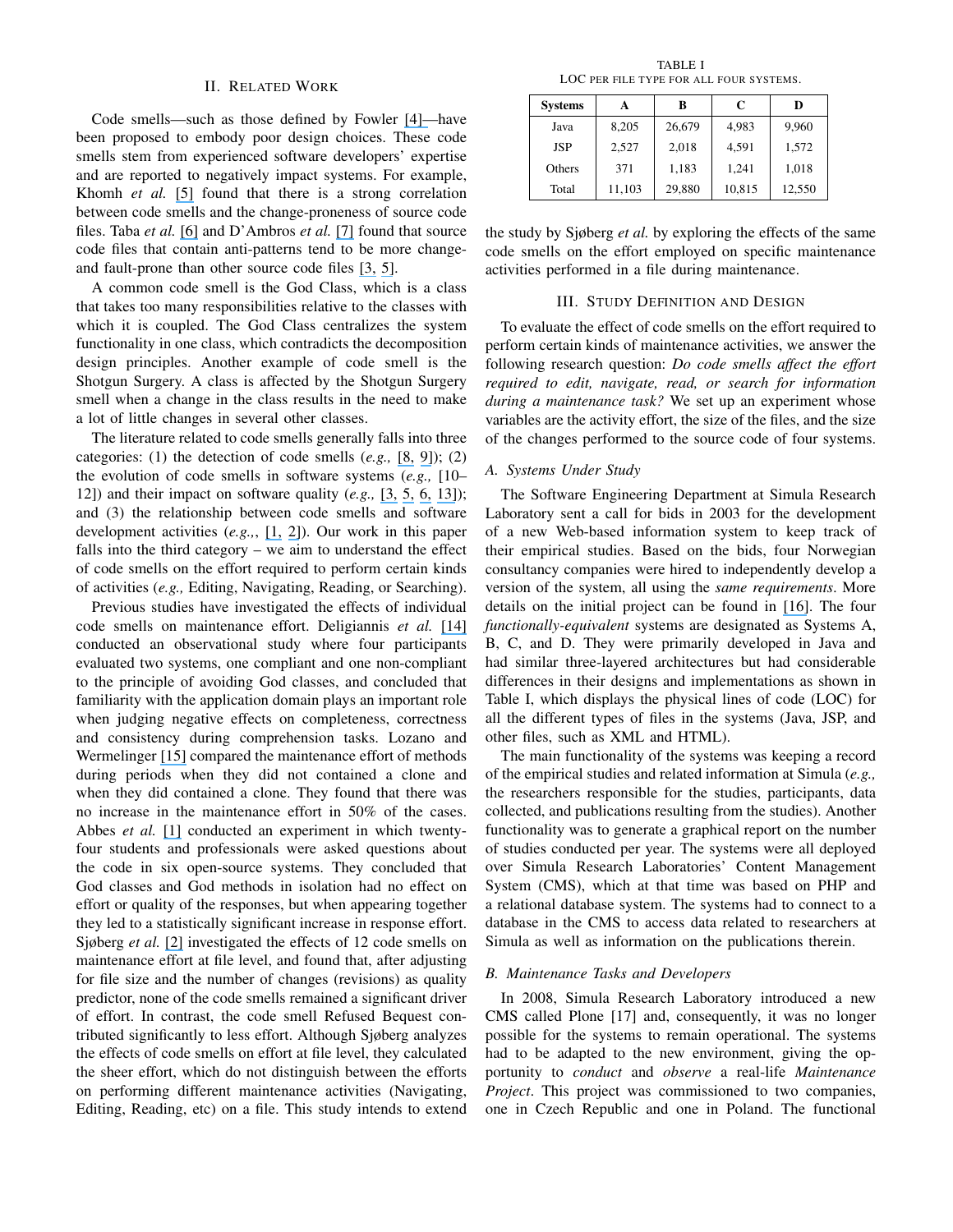

Fig. 1. Assignment of systems to developers in the case study.

similarity (Note that the systems were *functionally equivalent* because they were developed using the same requirements specification) of the systems allowed the investigation of cases with very similar contexts (*e.g.,* identical tasks and programming language and similar development environments) and the differences in the systems designs allowed observing the effect of code smells on the effort to conduct different types of maintenance activities. The maintenance project was conducted at the companies sites and the second author of this paper was present in both sites during the entire duration of the project, acting as a Simula representative and conducting the study.

Three tasks were implemented during the project. The first two tasks consisted of adapting the systems to the new platform and the third task consisted of adding a new functionality (See [\[18\]](https://www.researchgate.net/publication/272756718_Assessing_the_capability_of_code_smells_to_support_software_maintainability_assessments_Empirical_inquiry_and_methodological_approach?el=1_x_8&enrichId=rgreq-ffbaf248bf218e6f6fc338d5aad0d79b-XXX&enrichSource=Y292ZXJQYWdlOzMwMzUxMzU1MDtBUzozNzI1MjA0NDk1Mjc4MDhAMTQ2NTgyNzIwNDA3NA==) for more details on the maintenance tasks). The project had a total cost of 50.000 Euros, and the maintenance tasks were conducted between September and December 2008. Six different developers completed the three maintenance tasks individually. The developers were recruited from a pool of 65 participants of a previously completed study on programming skill [\[19\]](https://www.researchgate.net/publication/241843552_Programming_Skill_Knowledge_and_Working_Memory_Among_Professional_Software_Developers_from_an_Investment_Theory_Perspective?el=1_x_8&enrichId=rgreq-ffbaf248bf218e6f6fc338d5aad0d79b-XXX&enrichSource=Y292ZXJQYWdlOzMwMzUxMzU1MDtBUzozNzI1MjA0NDk1Mjc4MDhAMTQ2NTgyNzIwNDA3NA==). All the selected developers had been evaluated to have a similar good level of development skill, and of English skill for the purpose of the study.

# *C. Activities, Tools, and Assignment of Developers to Systems*

Initially, the developers were given an overview of the project (*e.g.,* the maintenance project goals, tasks). They also completed a questionnaire and a set of programming exercises to familiarize themselves with the domain of the systems. A specification was given to the developers for each maintenance task and, when needed, they discussed it with the researcher present on site. An acceptance test was conducted once all the tasks were completed for one system. The development tool used was MyEclipse [20]. To collect more observation points, each of the six developers was asked to first conduct all tasks in one system (in the order that they were presented in Table II) and then to repeat the same maintenance tasks on a second system (the criteria for system assignment can be found in [\[18\]](https://www.researchgate.net/publication/272756718_Assessing_the_capability_of_code_smells_to_support_software_maintainability_assessments_Empirical_inquiry_and_methodological_approach?el=1_x_8&enrichId=rgreq-ffbaf248bf218e6f6fc338d5aad0d79b-XXX&enrichSource=Y292ZXJQYWdlOzMwMzUxMzU1MDtBUzozNzI1MjA0NDk1Mjc4MDhAMTQ2NTgyNzIwNDA3NA==)). Thus, we make a distinction between first-round cases and second-round cases. "First round" denotes a case in which a developer has not maintained any of the systems previously, and "second round" denotes a case in which developers repeat the tasks on a second system. Figure 1 describes the order in which the systems were assigned to each developer.

TABLE III VARIABLES INVOLVED IN THE STUDY

| <b>Types</b>         | <b>Variables</b>                                                                                                              |
|----------------------|-------------------------------------------------------------------------------------------------------------------------------|
| Dependent variable   | Effort (time) in: Editing, Navigating, Reading,<br>Searching.                                                                 |
| Independent variable | Number (or presence) of smells of 12 types in<br>the files on which the developers worked on<br>during the maintenance tasks. |
| Control variables    | System, Developer, Round, File size (LOC),<br>Revisions (predictor of quality).                                               |

## *D. Variables and Data Collection*

Table III shows the variables in the study. The variables were measured at file level. The remainder of this section describes in detail the variables that we measured alongside with the procedure followed to collect each of the variables.

*D.1. Independent Variables –* Twelve types of code smells were extracted from the systems by using Borland Together [21] and InCode [22] and used as independent variables. Table IV describes the code smells [\[4,](https://www.researchgate.net/publication/221592676_Refactoring_Improving_the_Design_of_Existing_Code?el=1_x_8&enrichId=rgreq-ffbaf248bf218e6f6fc338d5aad0d79b-XXX&enrichSource=Y292ZXJQYWdlOzMwMzUxMzU1MDtBUzozNzI1MjA0NDk1Mjc4MDhAMTQ2NTgyNzIwNDA3NA==) 23, [24\]](https://www.researchgate.net/publication/235709216_Assessing_technical_debt_by_identifying_design_flaws_in_software_systems?el=1_x_8&enrichId=rgreq-ffbaf248bf218e6f6fc338d5aad0d79b-XXX&enrichSource=Y292ZXJQYWdlOzMwMzUxMzU1MDtBUzozNzI1MjA0NDk1Mjc4MDhAMTQ2NTgyNzIwNDA3NA==) that were detected in the systems and their scale types. A design principle violation called Interface Segregation Principle Violation (a.k.a. ISP Violation) was included [23] because it can be considered as an essential indicator of maintenance problems and because Borland Together could detect it.

As can be seen from Table IV, all code smells, except Feature Envy, were treated as binary variables because most of the smells are binary by nature (*i.e.,* present = 1, not  $present = 0$ ) and because the majority of the non-binary code smells had only one to two occurrences per file. This means that we would not gain much in explanatory power when increasing the complexity of the model to include the amount of observations of a code smell in a file. We applied Natural logarithm to the Feature Envy variable to avoid strong effects from few very high values.

*D.2. Control Variables –* In addition to the code smell, we included a variable reflecting the file size, measured as the number of lines of code (LOC) including comments and blank lines, and a variable reflecting the size of the task (number of revisions) on a file. The number of revisions measures the number of changes (commits) performed to fix the task. The developers were asked to commit at least once a day and ensure that the revision would compile without errors before the commit [\[2\]](https://www.researchgate.net/publication/260648949_Quantifying_the_Effect_of_Code_Smells_on_Maintenance_Effort?el=1_x_8&enrichId=rgreq-ffbaf248bf218e6f6fc338d5aad0d79b-XXX&enrichSource=Y292ZXJQYWdlOzMwMzUxMzU1MDtBUzozNzI1MjA0NDk1Mjc4MDhAMTQ2NTgyNzIwNDA3NA==). We use the number of revisions to measure the size of the task because Emam [25] reports against using code churn (LOC added and delete) to measure effort. Consideration of blank lines when computing the LOC was due to a tool limitation. However, we consider that when there are long files with extra white lines in between, the size effect can be exacerbated by the presence of additional blank spaces. These variables were measured using SVNKit [26] (a Java library for requesting information to Subversion). These variables were used to adjust for an increase of likelihood of a file requiring more effort because of a large size or a large number of changes in the file. Both variables are log-transformed to avoid large influence from a few very high values. Figure 2 shows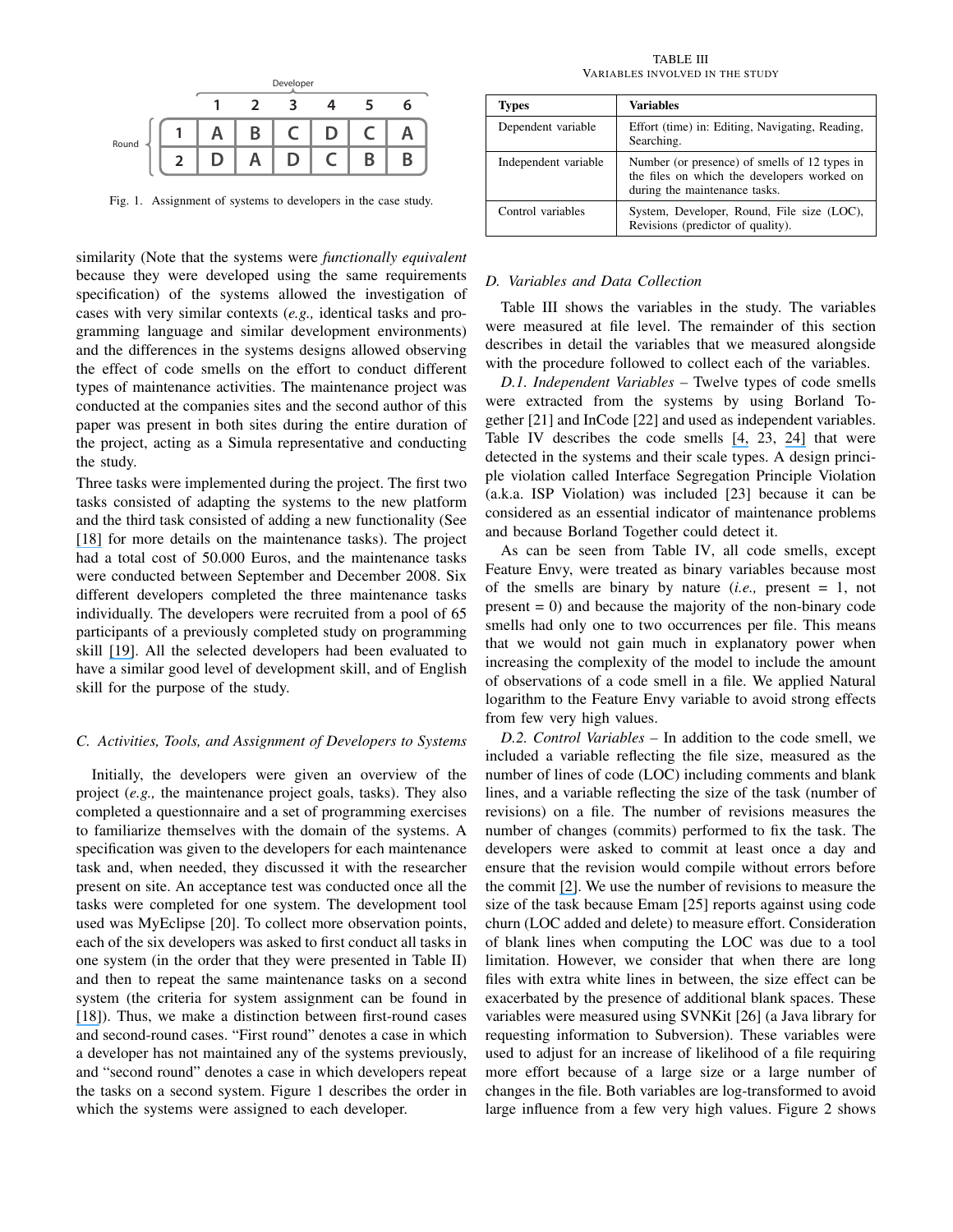TABLE II MAINTENANCE TASKS

| No.            | Task                                              | <b>Description</b>                                                                                                                                                                                                                                                                                                                                                                                                                                                                                                                                                                                                                                       |
|----------------|---------------------------------------------------|----------------------------------------------------------------------------------------------------------------------------------------------------------------------------------------------------------------------------------------------------------------------------------------------------------------------------------------------------------------------------------------------------------------------------------------------------------------------------------------------------------------------------------------------------------------------------------------------------------------------------------------------------------|
|                | Adapting the sys-<br>tem to the new<br>Simula CMS | The systems in the past had to retrieve information through a direct connection to a relational database within Simula's<br>domain (information on employees at Simula and publications). Now Simula uses a CMS based on the Plone platform,<br>which uses an OO database. In addition, the Simula CMS database previously had unique identifiers based on Integer type,<br>for employees and publications, as now a String type is used instead. Task 1 consisted in modifying the data retrieval<br>procedure by consuming a set of web services provided by the new Simula CMS in order to access data associated with<br>employees and publications. |
| $\mathfrak{D}$ | Authentication<br>through web<br>services         | Under the previous CMS, authentication was done through a connection to a remote database and using authentication<br>mechanisms available on that time for the Simula Web site. This maintenance task consisted of replacing the existing<br>authentication by calling a web service provided for this purpose.                                                                                                                                                                                                                                                                                                                                         |
| $\mathcal{F}$  | Add new<br>reporting<br>functionality             | This functionality provides options for configuring personalized reports, where the user can choose the type of information<br>related to a study to be included in the report, define inclusion criteria based on people responsible for the study, sort the<br>resulting studies according to the date that they were finalized, and group the results according to the type of study. The<br>configuration must be stored in the systems' database and should only be editable by the owner of the report configuration.                                                                                                                              |



the distribution of the sizes of the files explored during the maintenance tasks. For all the systems, the sizes of the files explored by the developers is almost the same.

Figure 3 presents the distribution of the number of changes performed to all the files for all the tasks per system. There could be differences in the effect of code smells on problematic code dependent on which of the four systems that were under development. Although assessed as having similar skills, some developers might be faster than others and faster in the second round than in the first round. Thus, we also use systems, developers, and rounds as (nominal) control variables.

*D.3. Dependent Variables –* In Sjøberg *et al.* [\[2\]](https://www.researchgate.net/publication/260648949_Quantifying_the_Effect_of_Code_Smells_on_Maintenance_Effort?el=1_x_8&enrichId=rgreq-ffbaf248bf218e6f6fc338d5aad0d79b-XXX&enrichSource=Y292ZXJQYWdlOzMwMzUxMzU1MDtBUzozNzI1MjA0NDk1Mjc4MDhAMTQ2NTgyNzIwNDA3NA==), the effort measured at file level was extracted from the same event logs. However, the previous study only considered *sheer effort*, which comprises the effort for all the different activities conducted on files.

In this study, we analyze the effort at different level by differentiating amongst the kinds of activities (*i.e.,* editing, navigating, reading, searching). Similarly to the work by

Sjøberg *et al.*, the activity effort was log transformed to avoid the influence of extreme values in the dataset.

*D.4. Instrumentation –* We use *Mimec* [27], a plug-in that logs all the developers' actions performed in Eclipse on the GUI level via listeners. Mimec attaches listeners to various parts of the Eclipse IDE and then records user interactions into event logs. We use these event logs as a data source for measuring effort because they allowed measuring the exact time the developers spent and also what kind of activity was performed. Some interactions captured by Mimec include:

- Selection of artifacts in the package explorer
- Selection of Java elements (classes, methods, variables) in the editor window
- Selecting Java elements in the file outline
- Editing source files (Java files)
- Scrolling the source code window
- Switching between open files
- Running Eclipse "commands" (copy, paste, go to line)

A single entry in the log file corresponds to an event generated by one of the listeners in Mimec. The event logs were stored as Comma-Separated Value (CSV) files, and each event consists of 6 pieces of data: *Timestamp*, *Date*, *Kind*, *Target*, *Origin*, and *Delta*. Table V describes each of the elements for one entry in the log and Table VI presents an example of a log file segment.

*D.5. Log annotation and effort extraction process –* We annotated automatically the event logs by creating an *annotation schema* that was given as input to a Java program that traversed the log files and annotated the entries (Table VIII presents a segment of annotated log). A manual annotation process (*e.g.,* where you assign a sequence of log events to a given kind of activity) was not possible because not all the event logs were backed with video recordings because we performed think-aloud sessions at random points of the project, during which the screen was recorded. Also, it would not have been viable from a practical perspective, *i.e.,* to annotate manually more than 100 event logs of approximately 8 hours each. The annotation schema (Table VII presents a segment) defined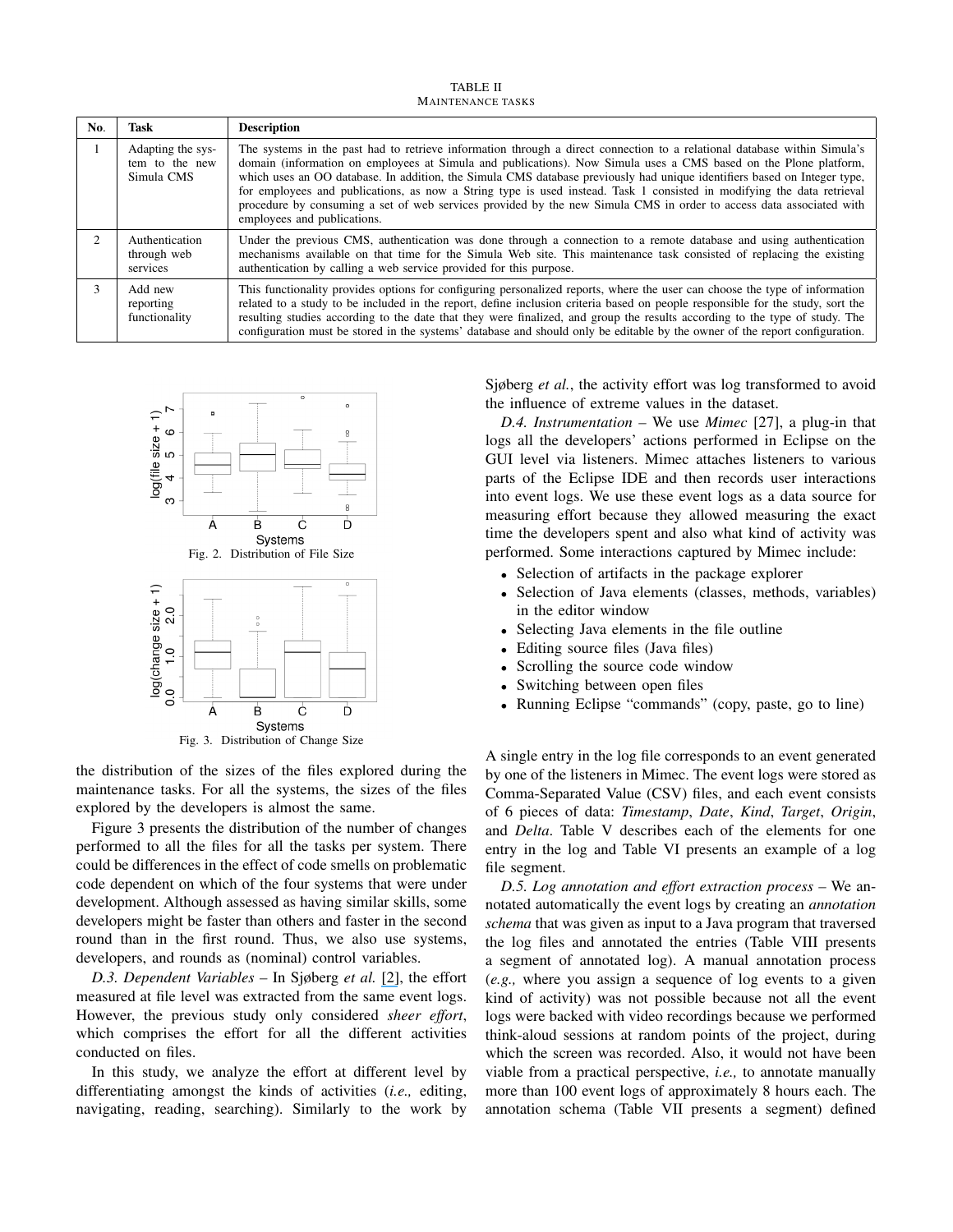| <b>TABLE IV</b>                                 |
|-------------------------------------------------|
| CODE SMELLS AND THEIR DESCRIPTIONS FROM [4, 23] |

| Code Smells (ID)                                         | <b>Descriptions</b>                                                                                                                                                                                                                                                                                                         | <b>Variables</b><br><b>Types</b> |
|----------------------------------------------------------|-----------------------------------------------------------------------------------------------------------------------------------------------------------------------------------------------------------------------------------------------------------------------------------------------------------------------------|----------------------------------|
| Data Class (DC)                                          | Classes with fields and getters and setters not implementing any function in prticular.                                                                                                                                                                                                                                     | Binary                           |
| Data Clumps (CL)                                         | Clumps of data items that are always found together whether within classes or between classes.                                                                                                                                                                                                                              | Binary                           |
| Duplicated Code in condi-<br>tional branches (DUP)       | Same or similar code structure repeated within the branches of a conditional statement.                                                                                                                                                                                                                                     | Binary                           |
| Feature Envy (FE)                                        | A method that seems more interested in other classes than the one it is actually in. Fowler recommends putting a method<br>in the class that contains most of the data the method needs.                                                                                                                                    | Continuous                       |
| God Class (GC)                                           | A class has the God Class code smell if the class takes too many responsibilities relative to the classes with which it<br>is coupled. The God Class centralizes the system functionality in one class, which contradicts the decomposition design<br>principles.                                                           | Binary                           |
| God Method (GM)                                          | A class has the God Method code smell if at least one of its methods is very large compared to the other methods in the<br>same class. God Method centralizes the class functionality in one method.                                                                                                                        | Binary                           |
| Interface Segregation Princi-<br>ple Violation (ISPV)    | The dependency of one class to another should consist on the smallest possible interface. Even if there are objects that<br>require non-cohesive interfaces, clients should see abstract base classes that are cohesive. Clients should not be forced to<br>depend on methods they do not use, since this creates coupling. | Binary                           |
| Misplaced Class (MC)                                     | In "God Packages" it often happens that a class needs the classes from other packages more than those from its own<br>package.                                                                                                                                                                                              | Binary                           |
| Refused Bequest (RB)                                     | Subclasses do not want or need everything they inherit.                                                                                                                                                                                                                                                                     | Binary                           |
| Shotgun Surgery (SS)                                     | A change in a class results in the need to make a lot of little changes in several classes.                                                                                                                                                                                                                                 | Binary                           |
| Temporary variable is used for<br>several purposes (TMP) | Consists of temporary variables that are used in different contexts, implying that they are not consistently used. They can<br>lead to confusion and introduction of faults.                                                                                                                                                | Binary                           |
| Use interface instead of im-<br>plementation (IMP)       | Castings to implementation classes should be avoided and an interface should be defined and implemented instead.                                                                                                                                                                                                            | Binary                           |

TABLE VI IABLE VI<br>Example of a piece of Log generated by Mimec

| Timestamp | Date                                                          |  | <b>Target</b>                           | Origin                                       | <b>Delta</b> |
|-----------|---------------------------------------------------------------|--|-----------------------------------------|----------------------------------------------|--------------|
| 23:53.4   | Wed Oct 15 22:23:53 CEST 2008   command<br>sourceHandle: null |  | org.eclipse.ui.internal.WorkbenchWindow | activated                                    |              |
| 23:58.8   | Wed Oct 15 22:23:58 CEST 2008   command                       |  | sourceHandle: null                      | preferences\$item.label.&Window/&Preferences | menu         |
| 24:00.7   | Wed Oct 15 22:24:00 CEST 2008   command                       |  | sourceHandle: null                      | org.eclipse.ui.internal.WorkbenchWindow      | activated    |

TABLE V DESCRIPTION OF DATA CONTAINED IN AN EVENT

|               |                                                                                                                                                   | 0                                         |
|---------------|---------------------------------------------------------------------------------------------------------------------------------------------------|-------------------------------------------|
| <b>Fields</b> | <b>Descriptions</b>                                                                                                                               | one activity and the                      |
| Timestamp     | Time (in milliseconds) when the event was recorded                                                                                                | with the source co                        |
| Date          | Time the event was observed by Mimec (similar to<br>Timestamp)                                                                                    | measure of the eff<br>validate these resu |
| Kind          | Kind of event: edit, selection, command or preference                                                                                             | examining their co                        |
| Target        | Java element (if any) that was subject of the interac-<br>tion, such as the name of the file selected, or the name<br>of the class/method edited. | D.6. Workaroun<br>project, the develop    |
| Origin        | Part of Eclipse that generated the interaction (e.g.,<br>Package Explorer, Editor)                                                                | besides the Eclips<br>application in the  |
| Delta         | containing<br>Attribute<br>(ii<br>relevant<br>any)<br>meta-<br>information.                                                                       | but Mimec does 1<br>$IDF$ only when $F$   |

a mapping between different combinations of the attributes *Kind*, *Origin*, and *Delta*, to a specific *activity category* and an *activity sub-category* (See Fig. 4). The annotation schema was created from analyzing several videos from the thinkaloud sessions. Once we finalized the annotation, the Java

DESCRIPTION OF DATA CONTAINED IN AN EVENT<br> **different activities and would truncate consecutive events that Descriptions** one activity and the next one. All the events were associated one activity and the next one. All the events were associated Time the event was observed by Mimec (similar to measure of the effort spent in Java files. In addition, we crossprogram would identify the elapsing of time for each of the belong to a same activity and would calculate the time between with the source code so we believe this constitutes an accurate validate these results by selecting random activity reports and examining their corresponding videos.

of the class/method edited. project, the developers had to work with multiple environments besides the Eclipse IDE (e.g., look at documentation, run the besides the Eclipse IDE (e.g., look at documentation, run the application in the browser). Thus, they would leave the IDE, Intaining relevant meta-<br>IDE only when he/she comes back to it. Consequently the IDE, only when he/she comes back to it. Consequently, the *D.6. Workarounds needed with Mimec –* In the maintenance elapsing time from the moment that a developer leaves the IDE until he/she comes back will be assigned to the activity performed just before leaving the IDE, and this would yield inaccurate values. To solve this problem, we created a lookuptable with average times of all the kinds of activities from all the event logs from all the developers. We compute the average time without any distinction if developers leave the IDE or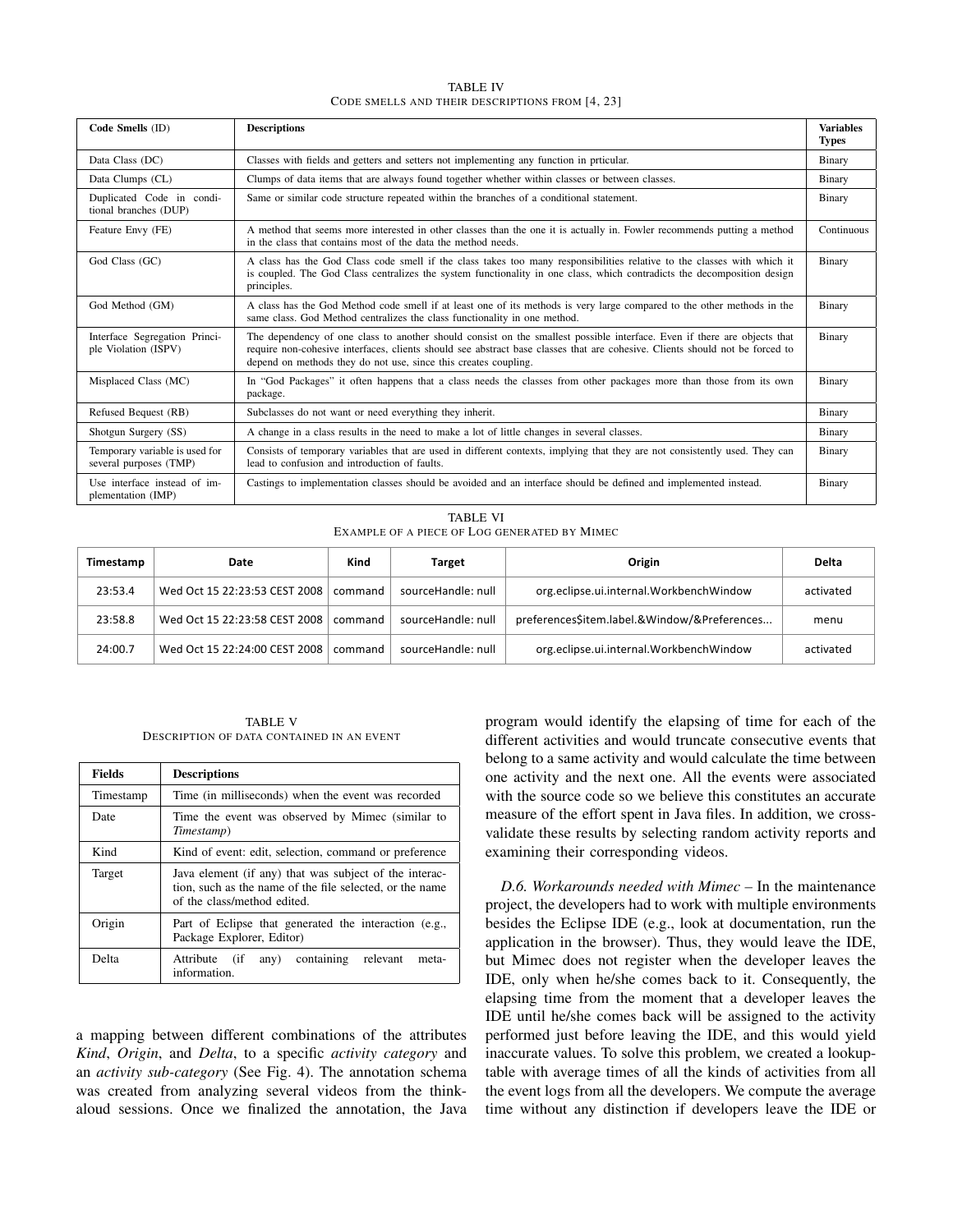#### TABLE VII A SEGMENT OF ANNOTATION SCHEMA A!segment!of!annotation!schema

| Event<br>code | Kind    | Origin                                                                                            | <b>Delta</b> | <b>Activity</b> | Sub-Activity                         | <b>Additional Info</b> |
|---------------|---------|---------------------------------------------------------------------------------------------------|--------------|-----------------|--------------------------------------|------------------------|
|               | command | com.genuitec.eclipse.ast.deploy.core.ui.action.AddDeploymentAction\$ite<br>m.label.Add Deployment | menu         | Other activity  | Project-Environment<br>configuration | Configure server       |
|               | command | com.genuitec.eclipse.easie.core.ui.action.ServerStartAction\$item.labelR<br>lun Server            | toolbar      | Executing       | Executing                            | Start the server       |
|               |         |                                                                                                   |              |                 |                                      |                        |

TABLE VIII **EXAMPLE OF A PIECE OF ANNOTATED MIMEC LOG** 

| Event | <b>PC</b> time                         | Time | Kind       | Target | Origin                                                   | Delta      | Event<br>code                       | <b>Activity</b> | <b>Sub-Activity</b> | <b>Additional Info</b> |           |          |
|-------|----------------------------------------|------|------------|--------|----------------------------------------------------------|------------|-------------------------------------|-----------------|---------------------|------------------------|-----------|----------|
|       | 2008-11-24                             |      |            | null   | com.genuitec.myeclipse.perspective. perspective changed: |            | 198                                 | Other           | Switching to        | Go to MyEclipse        |           |          |
|       | $\sim$  13:26:43.984 13:26:43   preise |      | preference |        | myeclipseperspective                                     | editorOpen |                                     | activity        | Eclipse             | perspective            |           |          |
|       | 2008-11-24                             |      |            |        |                                                          |            | org.jboss.tools.common.propertiesed |                 | 321                 |                        | Switch to | Select a |
|       | $\sim$ 13:26:58.703 13:26:58 selection |      |            |        | itor.PropertiesCompoundEditor                            |            |                                     | Navigating      | other file          | .properties file       |           |          |



Fig. 4. Categorization of developers' activities (adapted from [28])

not. The sample size used for calculating the averages was very high, and the resulting standard deviations were very low (within the millisecond range). The heuristic for calculating the time for consecutive activities was as follows:

If any event A is followed by an event B with the label 'Go to MyEclipse perspective' (indicating the return to the IDE after leaving it), then: *Case 1:* If the elapsed time between A and B is equal or lower than the average time for an activity in the lookup-table, assign the whole elapsed time to the activity related to event A. *Case 2:* If the elapsed time between A and B is higher than the average time for an activity in the lookup-table, assign the average time from the lookup table to that activity, and the elapsed time minus the average time to "Unknown activity outside of IDE".

Figure 5 shows how developers spent effort performing each kind of activity. It reveals that developers mostly perform navigating activity (58.72%), reading activity (28.27%), editing



Fig. 5. Proportion of the Effort Spent on each Activity

activity (10.18%), searching activity (2.47%), static navigation (0.16%), and other activities (0.15%). This distribution of the effort amount activities is consistent with Ko *et al.* according to the top four most effort consuming activities [\[29\]](https://www.researchgate.net/publication/3189706_An_Exploratory_Study_of_How_Developers_Seek_Relate_and_Collect_Relevant_Information_during_Software_Maintenance_Tasks?el=1_x_8&enrichId=rgreq-ffbaf248bf218e6f6fc338d5aad0d79b-XXX&enrichSource=Y292ZXJQYWdlOzMwMzUxMzU1MDtBUzozNzI1MjA0NDk1Mjc4MDhAMTQ2NTgyNzIwNDA3NA==). However, while reading code is the first activity in term of effort consuming in Ko *et al.*'s study, our analysis shows that navigating is the most effort consuming activity. We think that this difference is due to the definition of action belonging to an activity. For example, we consider scrolling as a reading activity while Ko *et al.* also consider actions, such as hovering mouse cursor. In our analysis, we only focus on the top four effort consuming activities *i.e.,* navigating, reading, editing, and searching.

# *E. Analysis Method*

We used Multiple Linear Regression [\[30\]](https://www.researchgate.net/publication/241278355_Discovering_Statistics_Using_SAS?el=1_x_8&enrichId=rgreq-ffbaf248bf218e6f6fc338d5aad0d79b-XXX&enrichSource=Y292ZXJQYWdlOzMwMzUxMzU1MDtBUzozNzI1MjA0NDk1Mjc4MDhAMTQ2NTgyNzIwNDA3NA==) to build one model for each of the different activity efforts. More powerful modeling techniques such as General Linear Models (GLMs) [31] are available, but they complicate the analysis/interpretation of the models and affect the level of comparability with respect to the previous study [\[2\]](https://www.researchgate.net/publication/260648949_Quantifying_the_Effect_of_Code_Smells_on_Maintenance_Effort?el=1_x_8&enrichId=rgreq-ffbaf248bf218e6f6fc338d5aad0d79b-XXX&enrichSource=Y292ZXJQYWdlOzMwMzUxMzU1MDtBUzozNzI1MjA0NDk1Mjc4MDhAMTQ2NTgyNzIwNDA3NA==), which used Multiple Linear Regression.

The control variables were included in the model as covariates. We applied natural logarithm to the number of Feature Envy, the activities effort, file sizes, and the numbers of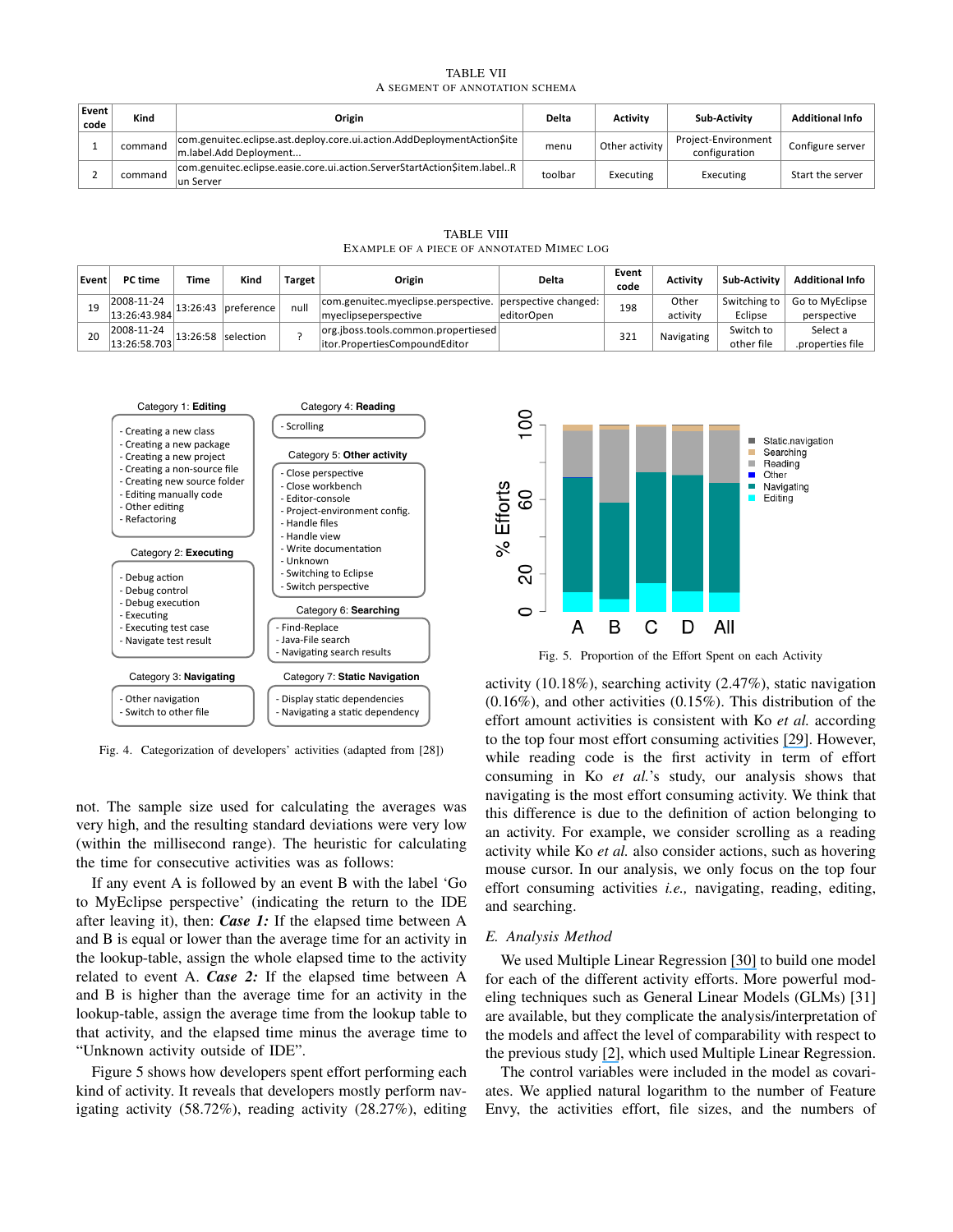changes. This transformation was performed to make the data suitable for regression-based modeling. We use the R implementation for linear regression.

For each activity effort, we build a model based on control variables (developer, system, round) to assess how these variables could explain the effort, *i.e.,* Model 0. Then, by adding code smells to Model 0, we obtain Model 1 that aims to assess how code smells explain the effort and they affect the fit of Model 0. In Model 2, we add the file size to Model 1 to measure how file sizes contribute to explain the effort. Finally, we build Model 3 by adding the file size to Model 2. For the sake of simplicity, we put "NA" (Not Applicable) in case a variable is not used in a model. By incrementally adding variables to the model, we assess the contribution of each variable (or group of variables, *e.g.,* code smells) for explaning the effort.

## IV. RESULTS AND DISCUSSION

## *A. Regression Analysis*

Tables IX to XII present the results of regression analysis. The values in each table denotes the coeficient of the variable in the model while  $(*), (*),$  and  $(***)$  report the significance of the variables in the explanation of the effort.

Table IX shows the results for editing effort. The first model uses the control variables (developers, systems, and round) to model the activity effort. Theses variables do not explain the editing effort ( $R^2 = 0.009$ ), which shows that the difference in developers, systems, and rounds is not enough to show differences in editing effort. We think that this result is not surprising because developers usually edit code with a well-defined goal (*e.g.,* validate the relevance of the program element or changes to resolve the task). Thus, the difference in control variables would not show the variation in editing effort but in the activities prior to editing activity. For example, developers have different ways to navigate source code [\[32,](https://www.researchgate.net/publication/3188457_How_effective_developers_investigate_source_code_An_exploratory_study?el=1_x_8&enrichId=rgreq-ffbaf248bf218e6f6fc338d5aad0d79b-XXX&enrichSource=Y292ZXJQYWdlOzMwMzUxMzU1MDtBUzozNzI1MjA0NDk1Mjc4MDhAMTQ2NTgyNzIwNDA3NA==) [33\]](https://www.researchgate.net/publication/261040353_On_the_effect_of_program_exploration_on_maintenance_tasks?el=1_x_8&enrichId=rgreq-ffbaf248bf218e6f6fc338d5aad0d79b-XXX&enrichSource=Y292ZXJQYWdlOzMwMzUxMzU1MDtBUzozNzI1MjA0NDk1Mjc4MDhAMTQ2NTgyNzIwNDA3NA==) and the difference in navigation may affect the navigating effort. When adding code smells to Model 0, Table IX (Model 1) shows that five code smells (FE, GC, ISPV, CL, and IMP) are associated with more editing effort. On the contrary, RB decreases the editing effort. The adjusted R-square (0.26) shows that code smells can account for 26% of the variation in maintenance effort. Moreover, using only code smells to model the editing effort (if we remove the control variables from Model 1) it shows the adjusted R-square of 0.25, which according to Cohen's guidelines [\[34,](https://www.researchgate.net/publication/44847045_Statistical_power_ANALYSIS_for_the_Behavioral_sciences?el=1_x_8&enrichId=rgreq-ffbaf248bf218e6f6fc338d5aad0d79b-XXX&enrichSource=Y292ZXJQYWdlOzMwMzUxMzU1MDtBUzozNzI1MjA0NDk1Mjc4MDhAMTQ2NTgyNzIwNDA3NA==) 35] for *classifying the effect size*, is closer to having a 'medium' effect rather than 'small' effect (i.e., Cohen suggests as a basic guideline that if the coefficient is .10, is a small effect, .30 is a medium effect, and .50 is a large effect).

We add the file size to Model 1 and obtain Model 2 that shows almost the same results as Model 1, except the RB that does not affect the editing effort in Model 2. We observe a close adjusted R-squares in Model 1 and Model 2 (0.26 vs. 0.29). Moreover, we run Model 0 with file sizes only to see if file sizes could explain the editing effort. The results of the later analysis show that file sizes could not explain

TABLE IX RESULTS OF REGRESSION ANALYSIS FOR EDITING EFFORT

|                                                 | Model 0   | Model 1    | Model 2                                                           | Model 3     |
|-------------------------------------------------|-----------|------------|-------------------------------------------------------------------|-------------|
| <b>Developers</b>                               |           |            |                                                                   | $-0.56*$    |
| System                                          |           |            |                                                                   |             |
| Round                                           |           |            |                                                                   | $-0.23$ *   |
| <b>File Size</b>                                | NA        | NA         | $0.56***$                                                         | ***<br>0.29 |
| <b>Changes</b> (Revisions)                      | NA        | NA         | NA                                                                | $2.15***$   |
| Data Class                                      | NA        |            |                                                                   |             |
| Data Clump                                      | NA        | $0.77*$    | $0.84*$                                                           |             |
| <b>Duplicated Code in conditional branches</b>  | NA        |            |                                                                   |             |
| <b>Feature Envy</b>                             | NA        | $0.92$ *** | $0.71$ ***                                                        |             |
| <b>God Class</b>                                | NA        | $1.84$ *** | $1.28$ **                                                         | $0.69*$     |
| <b>God Method</b>                               | <b>NA</b> |            |                                                                   |             |
| <b>ISP</b> Violation                            | NA        | $1.39***$  | $1.06**$                                                          | $0.55*$     |
| <b>Misplaced Class</b>                          | NA        |            |                                                                   |             |
| <b>Refused Bequest</b>                          | NA        | $-0.58*$   |                                                                   | $-0.53$ **  |
| <b>Shotgun Surgery</b>                          | NA        |            |                                                                   |             |
| Temporary variable is used for several purposes | NA.       |            |                                                                   |             |
| Use interface instead of implementation         | NA        | $0.78*$    | $0.68*$                                                           | $0.58*$     |
| Adjusted $R^2$                                  | 0.009     | 0.26       | 0.29                                                              | 0.61        |
|                                                 |           |            | $\alpha = 0.001$ (***), $\alpha = 0.01$ (**), $\alpha = 0.05$ (*) |             |

editing effort as did code smells (R-square  $= 0.11$ ). This results indicate that, compared to code smells, file sizes have a limited impact on editing effort.

Model 3 includes change size (revision) to Model 2 and shows a high adjusted R-square (0.61). FE and CL do not impact the editing effort in Model 3. When we remove all code smells from Model 3, the fit of the model ( $R^2 = 0.59$ ) shows that code smells do not impact editing effort as do numbers of revisions and file sizes.

Overall, according to the analysis of the impact of each variable (file size, change size, and code smells) separately on editing effort, and then their combination, we conclude that, in terms of both their effect size and their contribution to improving the fit of the model, code smells have more relevance than file size. In contrast, change size impacts the editing effort more than code smells and the effect of code smells on editing effort vanishes when the change size is taken into account. However, change size is a metric that can only be calculated post-hoc (i.e., you need development/maintenance history in order to compute it), which is in contrast to code smells. Thus, code smells can be useful indicators of effort for certain activities in the absence of code evolution data, where only the source code is available.

Compared to Sjøberg *et al.* [\[2\]](https://www.researchgate.net/publication/260648949_Quantifying_the_Effect_of_Code_Smells_on_Maintenance_Effort?el=1_x_8&enrichId=rgreq-ffbaf248bf218e6f6fc338d5aad0d79b-XXX&enrichSource=Y292ZXJQYWdlOzMwMzUxMzU1MDtBUzozNzI1MjA0NDk1Mjc4MDhAMTQ2NTgyNzIwNDA3NA==), who reported that file size affects the effort more than code smells, our results show that some smells affect the editing effort more than file size. This hints that developers should be aware that it may take longer to edit files containing CL, FE, GC, ISPV, and IMP.

Table X shows the result of navigating effort. Similar to the editing effort, code smells have a limited impact on navigating effort because code smells improve the Adjusted R-square of Model 1 ( $R^2 = 0.02$ ), which is still small ( $R^2 = 0.26$ ). The file size added in Model 1 improve the fit of the model (See Model 2). It shows that code smells impact the navigating effort more than the files size. According to the improvement of the model fit when we add the change size to Model 2 to obtain Model 3, we observe that the change size explains better the navigating effort than code smells and file size. We can conclude that, on the contrary to editing effort, CL does not increase the navigating effort and FE does not require less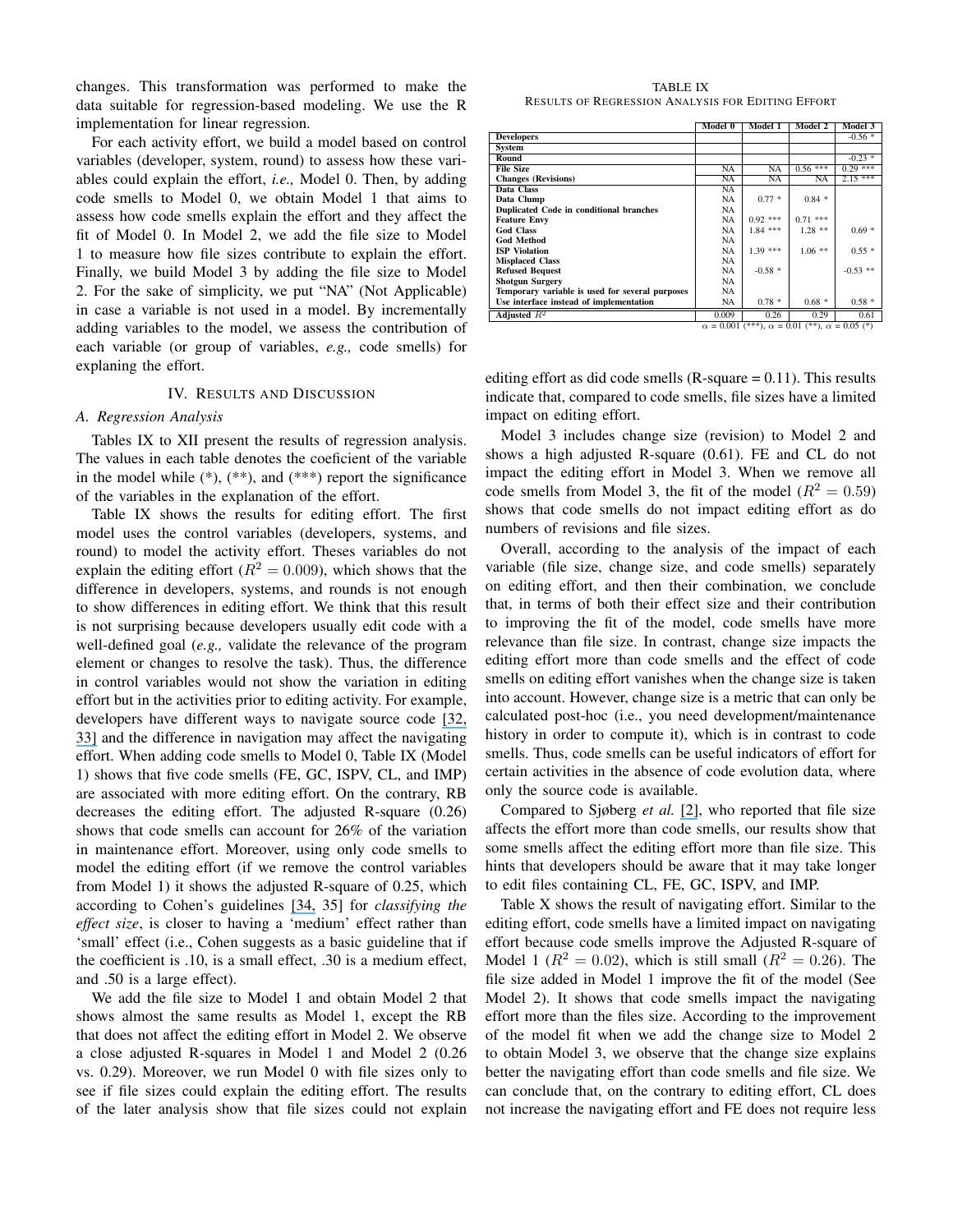TABLE X RESULTS OF REGRESSION ANALYSIS FOR NAVIGATING EFFORT

|                                                 | Model 0     | Model 1                                                           | Model 2     | Model 3     |
|-------------------------------------------------|-------------|-------------------------------------------------------------------|-------------|-------------|
| <b>Developers</b>                               | $-0.17$ *** | $-0.17$ ***                                                       | $-0.18$ *** | $-0.20$ *** |
| <b>System</b>                                   |             |                                                                   |             | $0.12*$     |
| Round                                           |             | $-0.29*$                                                          | $-0.29*$    | $-0.34$ **  |
| <b>File Size</b>                                | <b>NA</b>   | <b>NA</b>                                                         | $0.72$ ***  | $0.52***$   |
| <b>Changes</b> (Revisions)                      | NA          | NA                                                                | NA          | $1.60***$   |
| Data Class                                      | NA          |                                                                   |             |             |
| Data Clump                                      | NA          |                                                                   |             |             |
| Duplicated Code in conditional branches         | NA          |                                                                   |             |             |
| <b>Feature Envy</b>                             | NA          | $0.92$ ***                                                        | $0.65***$   |             |
| <b>God Class</b>                                | NA          | $1.99$ ***                                                        | $1.27$ **   | $0.83*$     |
| <b>God Method</b>                               | NA          |                                                                   |             |             |
| <b>ISP</b> Violation                            | NA          | $1.09**$                                                          | $0.66*$     |             |
| <b>Misplaced Class</b>                          | NA          |                                                                   |             |             |
| <b>Refused Bequest</b>                          | NA          |                                                                   |             |             |
| <b>Shotgun Surgery</b>                          | NA          |                                                                   |             |             |
| Temporary variable is used for several purposes | NA          |                                                                   |             |             |
| Use interface instead of implementation         | NA          | $0.72*$                                                           |             | $0.53*$     |
| Adjusted $R^2$                                  | 0.02        | 0.26                                                              | 0.31        | 0.50        |
|                                                 |             | $\alpha = 0.001$ (***), $\alpha = 0.01$ (**), $\alpha = 0.05$ (*) |             |             |

TABLE XI

RESULTS OF REGRESSION ANALYSIS FOR READING EFFORT

|                                                                   | Model 0     | Model 1     | Model 2     | Model 3     |  |  |
|-------------------------------------------------------------------|-------------|-------------|-------------|-------------|--|--|
| <b>Developers</b>                                                 | $-0.19$ *** | $-0.19$ *** | $-0.23$ *** | $-0.24$ *** |  |  |
| <b>System</b>                                                     |             |             |             |             |  |  |
| Round                                                             | $-0.36*$    | $-0.35*$    | $-0.35$ *   | $-0.39**$   |  |  |
| <b>File Size</b>                                                  | NA          | NA          | $1.30***$   | $1.14$ ***  |  |  |
| <b>Changes (Revisions)</b>                                        | NA          | NA          | NA          | $1.33***$   |  |  |
| Data Class                                                        | NA          |             |             |             |  |  |
| Data Clump                                                        | NA          |             |             |             |  |  |
| <b>Duplicated Code in conditional branches</b>                    | NA          |             |             |             |  |  |
| <b>Feature Envy</b>                                               | NA          | $0.86***$   |             |             |  |  |
| <b>God Class</b>                                                  | NA          | $2.31***$   | $1.01*$     |             |  |  |
| <b>God Method</b>                                                 | NA          |             |             |             |  |  |
| <b>ISP Violation</b>                                              | NA          | $0.87*$     |             |             |  |  |
| <b>Misplaced Class</b>                                            | NA          |             |             |             |  |  |
| <b>Refused Bequest</b>                                            | NA          | $-0.69*$    |             |             |  |  |
| <b>Shotgun Surgery</b>                                            | NA          |             |             |             |  |  |
| Temporary variable is used for several purposes                   | NA          |             |             | $-0.22$ *   |  |  |
| Use interface instead of implementation                           | NA          |             |             |             |  |  |
| Adjusted $R^2$                                                    | 0.03        | 0.22        | 0.37        | 0.47        |  |  |
| $\alpha = 0.001$ (***), $\alpha = 0.01$ (**), $\alpha = 0.05$ (*) |             |             |             |             |  |  |

navigating effort.

Table XI shows the result of reading effort. According to Model 1, code smells have an impact on reading effort (code smells improve the fit of Model 0 from 0.03 to 0.22). Model 2 shows that the files sizes improve the explanation of the reading effort. When we remove the file size from Model 2 and replace by the change size, the  $R^2$  becomes 0.36. It shows that the change and file size equally (in term of the fit of the model) contribute to the reading effort. However, Model 3 shows that in term of the magnitude of the impact, the change size explains the effort more than the file size. Finally, we can conclude that the change size and file size explain more the effort than code smells.

Table XII shows the result of searching effort and reveals that change size impacts more (in term of the magnitude and the fit of the model) the effort than file size. Only "Feature Envy" smell affects the searching effort.

We summarize the impact of code smells on different activity effort in Table XIII. We can observe that different code smells impact the effort of activities. For example, only FE affects the searching effort and CL affects only the editing effort. Editing, navigating, and reading efforts are affected by three smells (FE, GC, and ISPV). In [\[36\]](https://www.researchgate.net/publication/257559901_Assessing_the_capability_of_code_smells_to_explain_maintenance_problems_An_empirical_study_combining_quantitative_and_qualitative_data?el=1_x_8&enrichId=rgreq-ffbaf248bf218e6f6fc338d5aad0d79b-XXX&enrichSource=Y292ZXJQYWdlOzMwMzUxMzU1MDtBUzozNzI1MjA0NDk1Mjc4MDhAMTQ2NTgyNzIwNDA3NA==), it was found that CL is negatively correlated to the presence of problems, as opposed to ISPV. This is quite interesting, as indicates that longer effort does not necessarily be considered problematic

TABLE XII RESULTS OF REGRESSION ANALYSIS FOR SEARCHING EFFORT

|                                                 | Model 0    | Model 1     | Model 2     | Model 3     |
|-------------------------------------------------|------------|-------------|-------------|-------------|
| <b>Developers</b>                               | $-0.30***$ | $-0.29$ *** | $-0.30$ *** | $-0.31$ *** |
| System                                          |            |             |             |             |
| Round                                           |            |             |             |             |
| <b>File Size</b>                                | NA         | <b>NA</b>   | ***<br>0.37 | 容字字<br>0.27 |
| <b>Changes</b> (Revisions)                      | NA         | NA          | NA          | $0.80***$   |
| Data Class                                      | NA         |             |             |             |
| Data Clump                                      | NA         |             |             |             |
| Duplicated Code in conditional branches         | NA         |             |             |             |
| <b>Feature Envy</b>                             | NA         | $0.92***$   | $0.78$ ***  | $0.52$ ***  |
| <b>God Class</b>                                | NA         |             |             |             |
| <b>God Method</b>                               | NA         |             |             |             |
| <b>ISP Violation</b>                            | NA         |             |             |             |
| <b>Misplaced Class</b>                          | NA         |             |             |             |
| <b>Refused Bequest</b>                          | NA         |             |             |             |
| <b>Shotgun Surgery</b>                          | <b>NA</b>  |             |             |             |
| Temporary variable is used for several purposes | NA         |             |             |             |
| Use interface instead of implementation         | NA         |             |             |             |
| Adjusted $R^2$                                  | 0.11       | 0.24        | 0.27        | 0.35        |

 $\alpha = 0.001$  (\*\*\*),  $\alpha = 0.01$  (\*\*),  $\alpha = 0.05$  (\*)

TABLE XIII SUMMARY OF THE IMPACT OF CODE SMELL ON ACTIVITY EFFORT

|                                                 | Editing                          | <b>Navigating</b> | <b>Reading</b> | <b>Searching</b> |  |  |
|-------------------------------------------------|----------------------------------|-------------------|----------------|------------------|--|--|
| Data Class                                      |                                  |                   |                |                  |  |  |
| Data Clump                                      | $\ddot{}$                        |                   |                |                  |  |  |
| Duplicated Code in conditional branches         |                                  |                   |                |                  |  |  |
| <b>Feature Envy</b>                             | $\ddot{}$                        | $\pm$             | $\ddot{}$      | $\ddot{}$        |  |  |
| God Class                                       | $\ddot{}$                        | $^{+}$            | $\ddot{}$      |                  |  |  |
| God Method                                      |                                  |                   |                |                  |  |  |
| <b>ISP</b> Violation                            | $\ddot{}$                        | $\div$            | $\ddot{}$      |                  |  |  |
| <b>Misplaced Class</b>                          |                                  |                   |                |                  |  |  |
| <b>Refused Bequest</b>                          | ۰                                |                   | ۰              |                  |  |  |
| <b>Shotgun Surgery</b>                          |                                  |                   |                |                  |  |  |
| Temporary variable is used for several purposes |                                  |                   |                |                  |  |  |
| Use interface instead of implementation         | $\ddot{}$                        | $\overline{+}$    |                |                  |  |  |
|                                                 | "+": require more effort         |                   |                |                  |  |  |
|                                                 | "-": required less effort        |                   |                |                  |  |  |
|                                                 | "empty": no effect on the effort |                   |                |                  |  |  |

(as the case of CL, where we conjecture that the nature of the task may have required the developers to spend more time working on Data Clumps). In contrast, the study by [\[36\]](https://www.researchgate.net/publication/257559901_Assessing_the_capability_of_code_smells_to_explain_maintenance_problems_An_empirical_study_combining_quantitative_and_qualitative_data?el=1_x_8&enrichId=rgreq-ffbaf248bf218e6f6fc338d5aad0d79b-XXX&enrichSource=Y292ZXJQYWdlOzMwMzUxMzU1MDtBUzozNzI1MjA0NDk1Mjc4MDhAMTQ2NTgyNzIwNDA3NA==) reported that ISPV was positively correlated with the higher likelihood of problems during maintenance, and the results from our study hint that these problems can have consequences on increased effort for editing, navigating and reading. 'Problems' as reported in [\[36\]](https://www.researchgate.net/publication/257559901_Assessing_the_capability_of_code_smells_to_explain_maintenance_problems_An_empirical_study_combining_quantitative_and_qualitative_data?el=1_x_8&enrichId=rgreq-ffbaf248bf218e6f6fc338d5aad0d79b-XXX&enrichSource=Y292ZXJQYWdlOzMwMzUxMzU1MDtBUzozNzI1MjA0NDk1Mjc4MDhAMTQ2NTgyNzIwNDA3NA==) mainly were concerned with task context localization and program comprehension, which are in alignment with the types of activities where we observed an increased effort.

Finally, compared to the file and change size, code smells affect effort differently with different magnitude. For editing and navigating effort, code smells affect the effort more than file size, while for reading and searching effort, smells affect effort less than file size. Thus, we answer our research question as follows: Yes, code smells do affect the effort required to edit, navigate, read, or search for information during a maintenance task with different levels of impact depending on the kind of activity.

# V. THREATS TO VALIDITY

This section discusses the threats to validity of our studies following common guidelines for empirical studies [\[37\]](https://www.researchgate.net/publication/200048041_Case_Study_Research_Design_and_Methods_Applied_Social_Research_Methods_Series_Volume_5?el=1_x_8&enrichId=rgreq-ffbaf248bf218e6f6fc338d5aad0d79b-XXX&enrichSource=Y292ZXJQYWdlOzMwMzUxMzU1MDtBUzozNzI1MjA0NDk1Mjc4MDhAMTQ2NTgyNzIwNDA3NA==). It also provides preliminary recommendations.

*Threats to construct validity –* concern the design of our study. In our study, we asked developers to perform their tasks in multiple rounds, which could lead them to learn.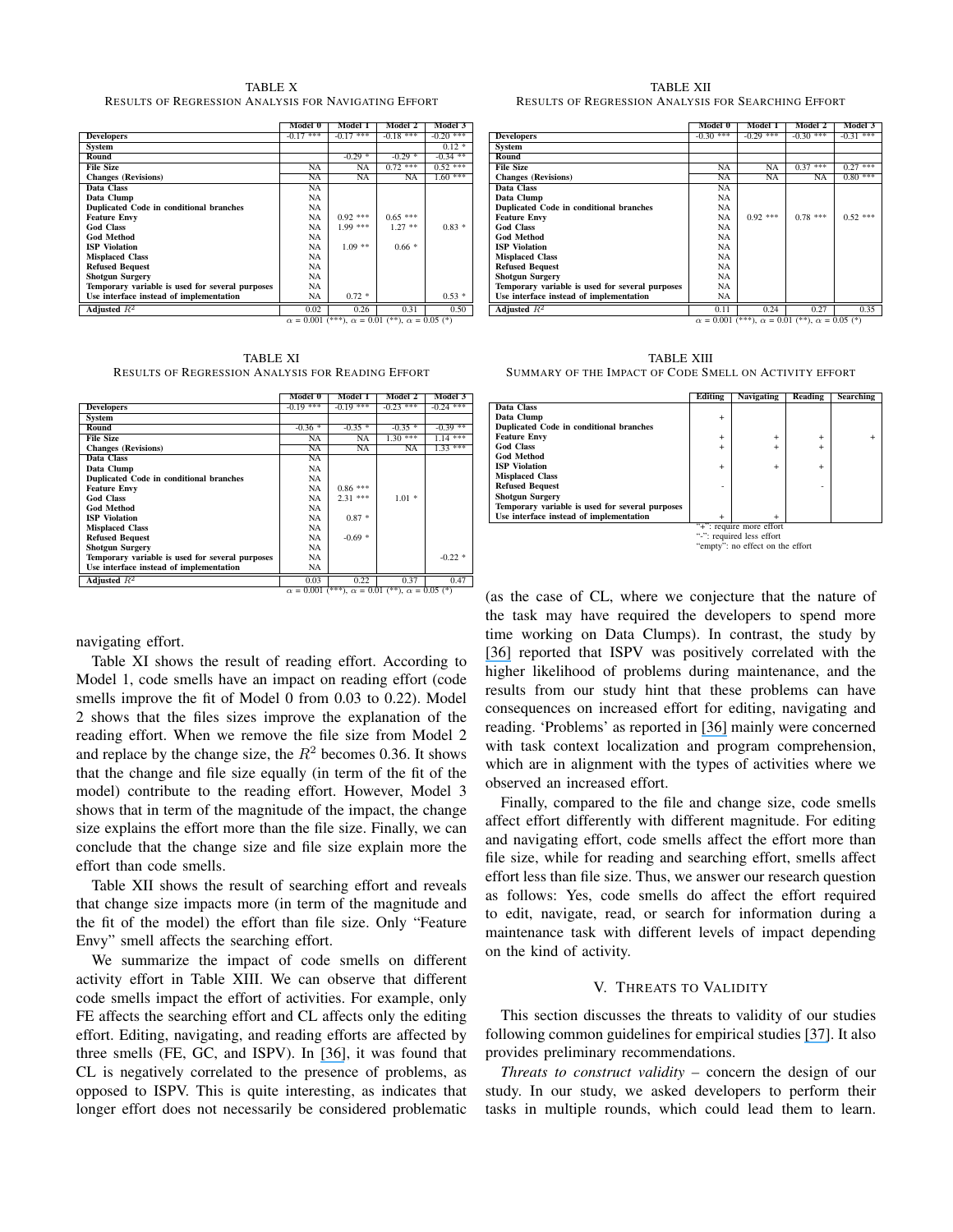We mitigate any possible learning bias by using round as an independent variable in our models.

*Threats to conclusion validity –* pertain to our correct use of mathematical tools. We used natural logarithm and Multiple Linear Regression [\[30\]](https://www.researchgate.net/publication/241278355_Discovering_Statistics_Using_SAS?el=1_x_8&enrichId=rgreq-ffbaf248bf218e6f6fc338d5aad0d79b-XXX&enrichSource=Y292ZXJQYWdlOzMwMzUxMzU1MDtBUzozNzI1MjA0NDk1Mjc4MDhAMTQ2NTgyNzIwNDA3NA==) to build our models. We use the implementation provided by R. Therefore, we believe that our results do not suffer from threats to their conclusion. Yet, future work should investigate our research question using other mathematical tools, like General Linear Models. Our results explain different activities effort using dependent variables. The fact that a dependent variable explain certain effort and the level in which it explain the effort may depend on the correlation between that dependent variable and other dependent variables. In this case, both correlated dependent variables may explain the effort, but our model may keep only one variable. We plan to use the regression modeling strategies [\[38\]](https://www.researchgate.net/publication/284240196_Regression_Modeling_Strategies_With_Applications_to_Linear_Models_Logistic_Regression_and_Survival_Analysis?el=1_x_8&enrichId=rgreq-ffbaf248bf218e6f6fc338d5aad0d79b-XXX&enrichSource=Y292ZXJQYWdlOzMwMzUxMzU1MDtBUzozNzI1MjA0NDk1Mjc4MDhAMTQ2NTgyNzIwNDA3NA==) to handle correlated and redundant variables.

*Threats to internal validity –* concern our selection of systems, tools, and analysis method. The accuracy of Mimec and other similar tools, *e.g.,* Mylyn, is a threat. These tools may miss some activities and record the times spent by developers, including interruptions and idle moments, unless developers are very careful to stop/start recording appropriately. Therefore, the developers' event logs may contain erroneous and– or missing data. We accept this threat and will replicate our study in future work with more recordings and other tools to further increase our confidence in our results.

In addition, our use of Borland Together and InCode may have generated spurious occurrences of the code smells and–or missed some real occurrences. We accept this threat because we used two different tools, which produce some common results that we could cross-checked successfully. Moreover, we also manually analysed some of their results and confirmed that they were of sufficient accuracy for our study. Future work could replicate our study with other tools to refine our results.

The tool that we used count the LOC by considering blank line. We do realise that blank lines most likely have no effect on the developers' effort but accept this threat because, still, numerous blank lines could exacerbate the effect of size.

Finally, we used an automated tool to annotate the event logs. We carefully checked our algorithm and some of its outputs and are confident that it does not contain bugs that would jeopardize our results. Yet, other tools could be used to further confirm our results.

*Threats to reliability validity –* concern the possibility of replicating this study. Every result obtained through empirical studies is threatened by potential bias from the used data sets [\[39\]](https://www.researchgate.net/publication/3189710_Data_Mining_Static_Code_Attributes_to_Learn_Defect_Predictors?el=1_x_8&enrichId=rgreq-ffbaf248bf218e6f6fc338d5aad0d79b-XXX&enrichSource=Y292ZXJQYWdlOzMwMzUxMzU1MDtBUzozNzI1MjA0NDk1Mjc4MDhAMTQ2NTgyNzIwNDA3NA==). To mitigate these threats, we performed our study using 6 developers that developed and maintained independently four systems. In addition, we attempted to provide all the necessary details required to replicate our study.

*Threats to external validity –* concern the generalisability of our results. Because we use six companies and four systems, we cannot claim that our results would apply to any software company or any systems. Yet, we are bringing new, interesting information regarding the impact of code smells on the developers' effort when performing different kinds of activities and, thus, we are ready to accept this threat. Future (quasi-)replications with different developers and systems are necessary to further confirm our results.

## VI. CONCLUSION AND FUTURE WORK

In this paper, we follow previous works on the impact of code smells on development activities  $[1, 3, 5-7]$  $[1, 3, 5-7]$  $[1, 3, 5-7]$  $[1, 3, 5-7]$  $[1, 3, 5-7]$  and revisit the dataset from one particular study [\[2\]](https://www.researchgate.net/publication/260648949_Quantifying_the_Effect_of_Code_Smells_on_Maintenance_Effort?el=1_x_8&enrichId=rgreq-ffbaf248bf218e6f6fc338d5aad0d79b-XXX&enrichSource=Y292ZXJQYWdlOzMwMzUxMzU1MDtBUzozNzI1MjA0NDk1Mjc4MDhAMTQ2NTgyNzIwNDA3NA==) to assess the impact of code smells not on the developers' "sheer-effort" but on their different kinds of activities, *e.g.,* reading, editing, searching, and navigating. We ask the question: *Do code smells affect the effort required to edit, navigate, read, or search for information during a maintenance task?*

Our conjecture is that code smells have an impact on the developers' effort for certain kinds of activities. We study this effect by analyzing the same dataset from a previous study [2] but this time, distinguishing the effort amongst the different activities. We found that different code smells significantly impact the effort of different activities. For example, we found that "Feature Envy" affects searching effort while "Data Clumps" affects editing effort.

We found that editing, navigating, and reading efforts are affected by three smells: "Feature Envy", "God Class", and "ISP Violation". We found that the effect of code smells on editing and navigating effort is, in fact, larger than file size, whiles the opposite is the true for reading and searching effort. We conclude that developers and tool providers should be wary of the presence of code smells because they impact the changeand fault-proneness of classes [\[3\]](https://www.researchgate.net/publication/225210593_An_exploratory_study_of_the_impact_of_antipatterns_on_class_change-_and_fault-proneness?el=1_x_8&enrichId=rgreq-ffbaf248bf218e6f6fc338d5aad0d79b-XXX&enrichSource=Y292ZXJQYWdlOzMwMzUxMzU1MDtBUzozNzI1MjA0NDk1Mjc4MDhAMTQ2NTgyNzIwNDA3NA==) but also the developers' efforts during their different activities.

In future work, we plan to use different tools to collect developers' event logs while developing/maintaining different systems. In addition, more in-depth qualitative analysis will be conducted on the think-aloud sessions and observational notes as to understand better *how* code smells affect the effort of the different activities. We could potentially use preliminary taxonomies such as reported in [\[40\]](https://www.researchgate.net/publication/261417124_Towards_a_Taxonomy_of_Programming-Related_Difficulties_during_Maintenance?el=1_x_8&enrichId=rgreq-ffbaf248bf218e6f6fc338d5aad0d79b-XXX&enrichSource=Y292ZXJQYWdlOzMwMzUxMzU1MDtBUzozNzI1MjA0NDk1Mjc4MDhAMTQ2NTgyNzIwNDA3NA==) to build more complete explanatory models that can complement the quantitative analysis. We also will investigate General Linear Models to further understand the impact of code smells on different kinds of activities. Other (quasi-)replications with different developers and systems are necessary to further confirm our results.

#### **REFERENCES**

- [1] [M. Abbes, F. Khomh, Y.-G. Gueheneuc, and G. Antoniol, "An Empirical](https://www.researchgate.net/publication/221570070_An_Empirical_Study_of_the_Impact_of_Two_Antipatterns_Blob_and_Spaghetti_Code_On_Program_Comprehension?el=1_x_8&enrichId=rgreq-ffbaf248bf218e6f6fc338d5aad0d79b-XXX&enrichSource=Y292ZXJQYWdlOzMwMzUxMzU1MDtBUzozNzI1MjA0NDk1Mjc4MDhAMTQ2NTgyNzIwNDA3NA==) [Study of the Impact of Two Antipatterns, Blob and Spaghetti Code, on](https://www.researchgate.net/publication/221570070_An_Empirical_Study_of_the_Impact_of_Two_Antipatterns_Blob_and_Spaghetti_Code_On_Program_Comprehension?el=1_x_8&enrichId=rgreq-ffbaf248bf218e6f6fc338d5aad0d79b-XXX&enrichSource=Y292ZXJQYWdlOzMwMzUxMzU1MDtBUzozNzI1MjA0NDk1Mjc4MDhAMTQ2NTgyNzIwNDA3NA==) Program Comprehension," in *[15th European Conf. Softw. Maintenance](https://www.researchgate.net/publication/221570070_An_Empirical_Study_of_the_Impact_of_Two_Antipatterns_Blob_and_Spaghetti_Code_On_Program_Comprehension?el=1_x_8&enrichId=rgreq-ffbaf248bf218e6f6fc338d5aad0d79b-XXX&enrichSource=Y292ZXJQYWdlOzMwMzUxMzU1MDtBUzozNzI1MjA0NDk1Mjc4MDhAMTQ2NTgyNzIwNDA3NA==) and ReEng.* [IEEE, 2011, pp. 181–190.](https://www.researchgate.net/publication/221570070_An_Empirical_Study_of_the_Impact_of_Two_Antipatterns_Blob_and_Spaghetti_Code_On_Program_Comprehension?el=1_x_8&enrichId=rgreq-ffbaf248bf218e6f6fc338d5aad0d79b-XXX&enrichSource=Y292ZXJQYWdlOzMwMzUxMzU1MDtBUzozNzI1MjA0NDk1Mjc4MDhAMTQ2NTgyNzIwNDA3NA==)
- [2] [D. I. Sjoberg, A. Yamashita, B. C. Anda, A. Mockus, and T. Dyba,](https://www.researchgate.net/publication/260648949_Quantifying_the_Effect_of_Code_Smells_on_Maintenance_Effort?el=1_x_8&enrichId=rgreq-ffbaf248bf218e6f6fc338d5aad0d79b-XXX&enrichSource=Y292ZXJQYWdlOzMwMzUxMzU1MDtBUzozNzI1MjA0NDk1Mjc4MDhAMTQ2NTgyNzIwNDA3NA==) ["Quantifying the Effect of Code Smells on Maintenance Effort,"](https://www.researchgate.net/publication/260648949_Quantifying_the_Effect_of_Code_Smells_on_Maintenance_Effort?el=1_x_8&enrichId=rgreq-ffbaf248bf218e6f6fc338d5aad0d79b-XXX&enrichSource=Y292ZXJQYWdlOzMwMzUxMzU1MDtBUzozNzI1MjA0NDk1Mjc4MDhAMTQ2NTgyNzIwNDA3NA==) *IEEE [Transactions on Software Engineering](https://www.researchgate.net/publication/260648949_Quantifying_the_Effect_of_Code_Smells_on_Maintenance_Effort?el=1_x_8&enrichId=rgreq-ffbaf248bf218e6f6fc338d5aad0d79b-XXX&enrichSource=Y292ZXJQYWdlOzMwMzUxMzU1MDtBUzozNzI1MjA0NDk1Mjc4MDhAMTQ2NTgyNzIwNDA3NA==)*, vol. 39, no. 8, pp. 1144–1156, [2013.](https://www.researchgate.net/publication/260648949_Quantifying_the_Effect_of_Code_Smells_on_Maintenance_Effort?el=1_x_8&enrichId=rgreq-ffbaf248bf218e6f6fc338d5aad0d79b-XXX&enrichSource=Y292ZXJQYWdlOzMwMzUxMzU1MDtBUzozNzI1MjA0NDk1Mjc4MDhAMTQ2NTgyNzIwNDA3NA==)
- [3] F. Khomh, M. D. Penta, Y.-G. Guéhéneuc, and G. Antoniol, "An [exploratory study of the impact of antipatterns on class change- and](https://www.researchgate.net/publication/225210593_An_exploratory_study_of_the_impact_of_antipatterns_on_class_change-_and_fault-proneness?el=1_x_8&enrichId=rgreq-ffbaf248bf218e6f6fc338d5aad0d79b-XXX&enrichSource=Y292ZXJQYWdlOzMwMzUxMzU1MDtBUzozNzI1MjA0NDk1Mjc4MDhAMTQ2NTgyNzIwNDA3NA==) fault-proneness," *Empirical Softw. Engg.*[, vol. 17, no. 3, pp. 243–275,](https://www.researchgate.net/publication/225210593_An_exploratory_study_of_the_impact_of_antipatterns_on_class_change-_and_fault-proneness?el=1_x_8&enrichId=rgreq-ffbaf248bf218e6f6fc338d5aad0d79b-XXX&enrichSource=Y292ZXJQYWdlOzMwMzUxMzU1MDtBUzozNzI1MjA0NDk1Mjc4MDhAMTQ2NTgyNzIwNDA3NA==) [Jun. 2012. \[Online\]. Available: http://dx.doi.org/10.1007/s10664-011-](https://www.researchgate.net/publication/225210593_An_exploratory_study_of_the_impact_of_antipatterns_on_class_change-_and_fault-proneness?el=1_x_8&enrichId=rgreq-ffbaf248bf218e6f6fc338d5aad0d79b-XXX&enrichSource=Y292ZXJQYWdlOzMwMzUxMzU1MDtBUzozNzI1MjA0NDk1Mjc4MDhAMTQ2NTgyNzIwNDA3NA==) [9171-y](https://www.researchgate.net/publication/225210593_An_exploratory_study_of_the_impact_of_antipatterns_on_class_change-_and_fault-proneness?el=1_x_8&enrichId=rgreq-ffbaf248bf218e6f6fc338d5aad0d79b-XXX&enrichSource=Y292ZXJQYWdlOzMwMzUxMzU1MDtBUzozNzI1MjA0NDk1Mjc4MDhAMTQ2NTgyNzIwNDA3NA==)
- [4] M. Fowler, *[Refactoring: Improving the Design of Existing Code](https://www.researchgate.net/publication/221592676_Refactoring_Improving_the_Design_of_Existing_Code?el=1_x_8&enrichId=rgreq-ffbaf248bf218e6f6fc338d5aad0d79b-XXX&enrichSource=Y292ZXJQYWdlOzMwMzUxMzU1MDtBUzozNzI1MjA0NDk1Mjc4MDhAMTQ2NTgyNzIwNDA3NA==)*. [Addison-Wesley, 1999.](https://www.researchgate.net/publication/221592676_Refactoring_Improving_the_Design_of_Existing_Code?el=1_x_8&enrichId=rgreq-ffbaf248bf218e6f6fc338d5aad0d79b-XXX&enrichSource=Y292ZXJQYWdlOzMwMzUxMzU1MDtBUzozNzI1MjA0NDk1Mjc4MDhAMTQ2NTgyNzIwNDA3NA==)